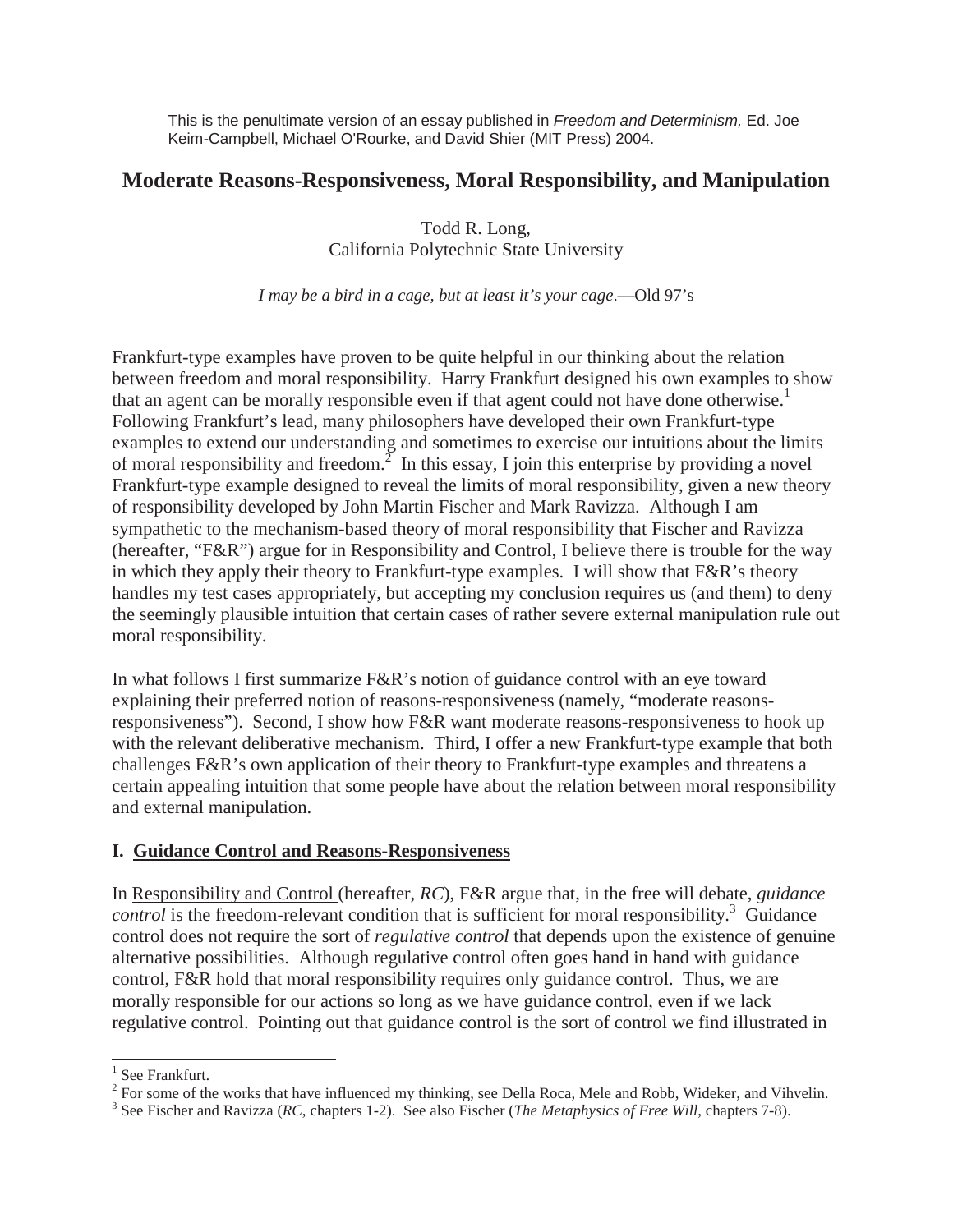$\overline{\phantom{a}}$ 

the Frankfurt-type actual-sequence examples, F&R conclude that guidance control is what ultimately grounds our ascriptions of moral responsibility. This is a familiar compatibilist claim. What sets F&R's theory apart is that F&R ascribe guidance control to an agent insofar as that agent's deliberative mechanism is appropriately responsive to reasons. Hence, their theory hinges on a satisfactory account of the deliberative *mechanism* operant in agents. I will return to mechanisms shortly.

Another significant feature of F&R's notion of guidance control is their distinction between moral responsibility, on the one hand, and praiseworthiness or blameworthiness, on the other. F&R characterize their notion of moral responsibility as a "Strawsonian view" that "allows for moral responsibility for "morally neutral" behavior. For instance, one can be morally responsible for simply raising one's hand" (*RC*, 8). All that is required for moral responsibility is that one be "an *appropriate candidate* for the reactive attitudes" (*RC*, 7). So, one can be morally responsible for an action without being an actual target of a reactive attitude. Nevertheless, moral responsibility is *connected* to praise and blame; after all, one would not even be a candidate for praise or blame unless one were morally responsible, in F&R's sense, for one's actions. We can summarize the key point here by saying that although guidance control (and, thus, moral responsibility) does not necessarily imply praiseworthiness or blameworthiness, the latter do imply the former.<sup>4</sup>

F&R refine their notion of guidance control by connecting it to the notion of *reasonsresponsiveness*. 5 Their idea is that we are morally responsible for an action when the *mechanism*  that issues in that action is reasons-responsive in an appropriate way. We can get a quick handle on the concept of reasons-responsiveness by thinking about contrasting cases. Consider Bill, who has a neurological disorder, which causes him to throw his head back violently every few seconds. Clearly, Bill lacks guidance control for his violent head movements. F&R claim that there is some physical mechanism issuing in Bill's behavior that has nothing to do with responding to reasons; therefore, we do not judge him to be morally responsible for his head movements. Now consider Amy, who is deliberating about whether to give money to a worthy charity; as she deliberates she may consider reasons for and against giving the money. Suppose she decides to give the money. Since her giving the money is not induced by a process such as a neurological disorder, a psychotic impulse, or brain manipulation, F&R hold that Amy's action is issued in by a mechanism that *is* responsive to reasons, and thus we think it proper to praise her for her charitable action; hence, she is morally responsible for her action.

<sup>&</sup>lt;sup>4</sup> I thank Michael McKenna and Joseph Keim Campbell for bringing to my attention that F&R also mention an must know (or be reasonably expected to know) what he is doing" (RC, 12). To use their example, if you were to run over a kitten hiding under your car but were ignorant of the kitten's location, then, intuitively, you would not be morally responsible for its death. After noting this epistemic condition, F&R don't mention it again but rather moral responsibility. In my CASEs 2-3 from section III below, I also assume that F&R's epistemic condition is met. It is possible that some epistemic condition would make trouble for my test cases, but I find nothing in F&R's epistemic condition as necessary for moral responsiblity. Though providing no analysis of the condition, F&R say that it is meant to capture the "Aristotelian intuition" that "in order to be praiseworthy or blameworthy, a person assume that it is met both in the examples that they discuss and in their claim that guidance control is sufficient for discussion of their epistemic condition that implies that there is trouble for my cases; moreover, I doubt that there is a plausible, fully worked-out epistemic condition that would make trouble for my test cases.

<sup>5</sup> Here I summarize Fischer's discussion of reasons-responsiveness (*MFW*, 161-4). See also F&R (*RC*, 41-6).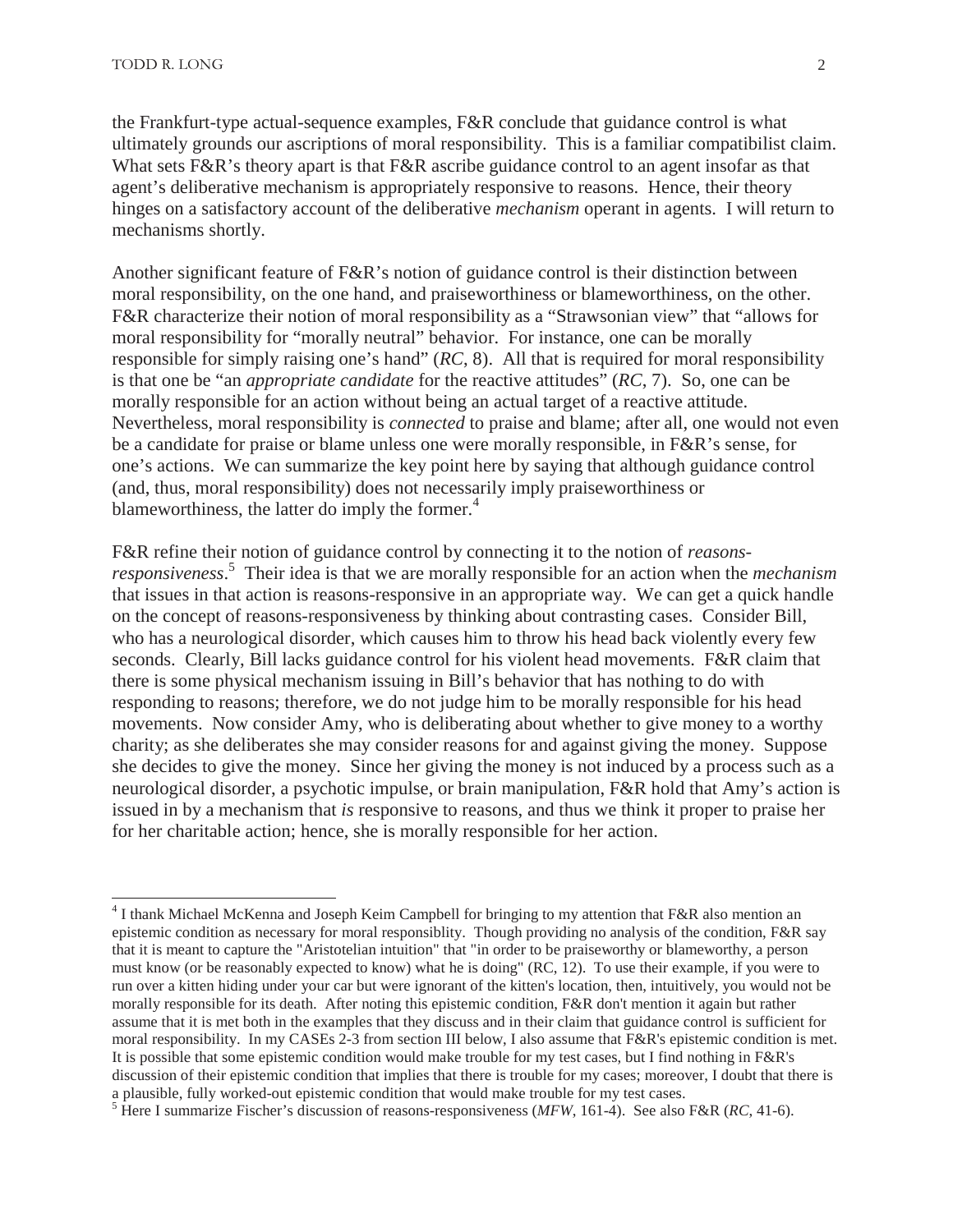F&R settle on a version of reasons-responsiveness that they call *moderate reasonsresponsiveness* (or, **MRR**).6 The following schema provides a fuller explanation of **MRR**:

- **MRR**<sup>7</sup>: An agent's responsibility-relevant mechanism *K* is moderately reasons-responsive iff (1) *K* is regularly receptive to reasons, some of which are moral; this requires (**a**) that holding fixed the operation of a *K*-type mechanism, the agent would recognize reasons in such a way as to give rise to an understandable pattern from the viewpoint of a third party who understands the agent's values and beliefs; and (**b**) that some of the reasons mentioned in (1.a) are moral reasons; and
	- (2) *K* is at least weakly reactive to reasons; this requires that the agent would react to at least one sufficient reason to do otherwise (in some possible scenario), although it does not follow that the *agent* could have responded differently to the actual reasons; and
	- (3) *K* is the agent's own; being the agent's own means "taking responsibility" for *K*; this requires that the agent (**a**) sees herself as the source of her behavior (which follows from the operation of  $K$ ); and  $(b)$  believes that she is an apt candidate for the reactive attitudes as a result of how she exercises her agency in certain contexts; and (**c**) views herself as an agent with respect to  $(3.a) - (3.b)$  based on her evidence for these beliefs.

F&R hold that **MRR** is sufficient for moral responsibility.<sup>8</sup> Claims of sufficiency are customarily tested with specific cases. Any case in which an agent's mechanism is **MRR** but the agent is *not* morally responsible for an action issued in by that mechanism will count as a counterexample to F&R's claim of sufficiency. I will provide test cases in section III. But first a word about mechanisms.

#### **II. F&R's Human Deliberative Mechanisms**

Determining which of various mechanisms is actually operant in a given case is an important issue for F&R's account. What are the necessary and sufficient conditions for a mechanism to be the relevant mechanism in a given case of deliberation? F&R offer little help:

We cannot specify in a general way how to determine which mechanism is "the" mechanism that is relevant to assessment of responsibility. It is simply a presupposition of this theory as presented here that for each act, there is an intuitively natural mechanism that is appropriately selected as the mechanism that issues in action, for the purposes of assessing guidance control and moral responsibility. (*RC*, 47)

<sup>&</sup>lt;sup>6</sup> See *RC*, chapter 3. I will use **MRR** to stand for both "moderate reasons-responsiveness" and its cognate form, "moderately reasons-responsive".

 meant to explain what they summarize as follows: moral responsibility "requires that an agent act on a mechanism 7 Although this schema does not appear in *RC*, I have done my best to reproduce faithfully the conditions of **MRR**  as F&R present them. The schema contains quotations or near quotations of various claims made by F&R that are that is regularly receptive to reasons, some of which are moral reasons, and at least weakly reactive to reasons" (*RC*, 82), and also that the agent *takes responsibility* for the mechanism (*RC*, 242-3). Strictly speaking, on F&R's theory, condition (3) is not a condition of moderate reasons-responsiveness but is rather an additional necessary condition for guidance control. However, for ease of presentation I speak of **MRR** as encompassing all three conditions. This does not affect F&R's theory in any relevant way.

 responsive mechanism" (*RC*, 230). As I mention in footnote 4, F&R make such claims on the assumption that their 8 F&R make this clear in numerous passages in *RC*. Here is a typical one: "Return to our account of moral responsibility for actions. On this account, an agent is morally responsible for an action insofar as he has guidance control of it, where guidance control consists in the action's issuing from the agent's own, moderately reasonsepistemic condition is met.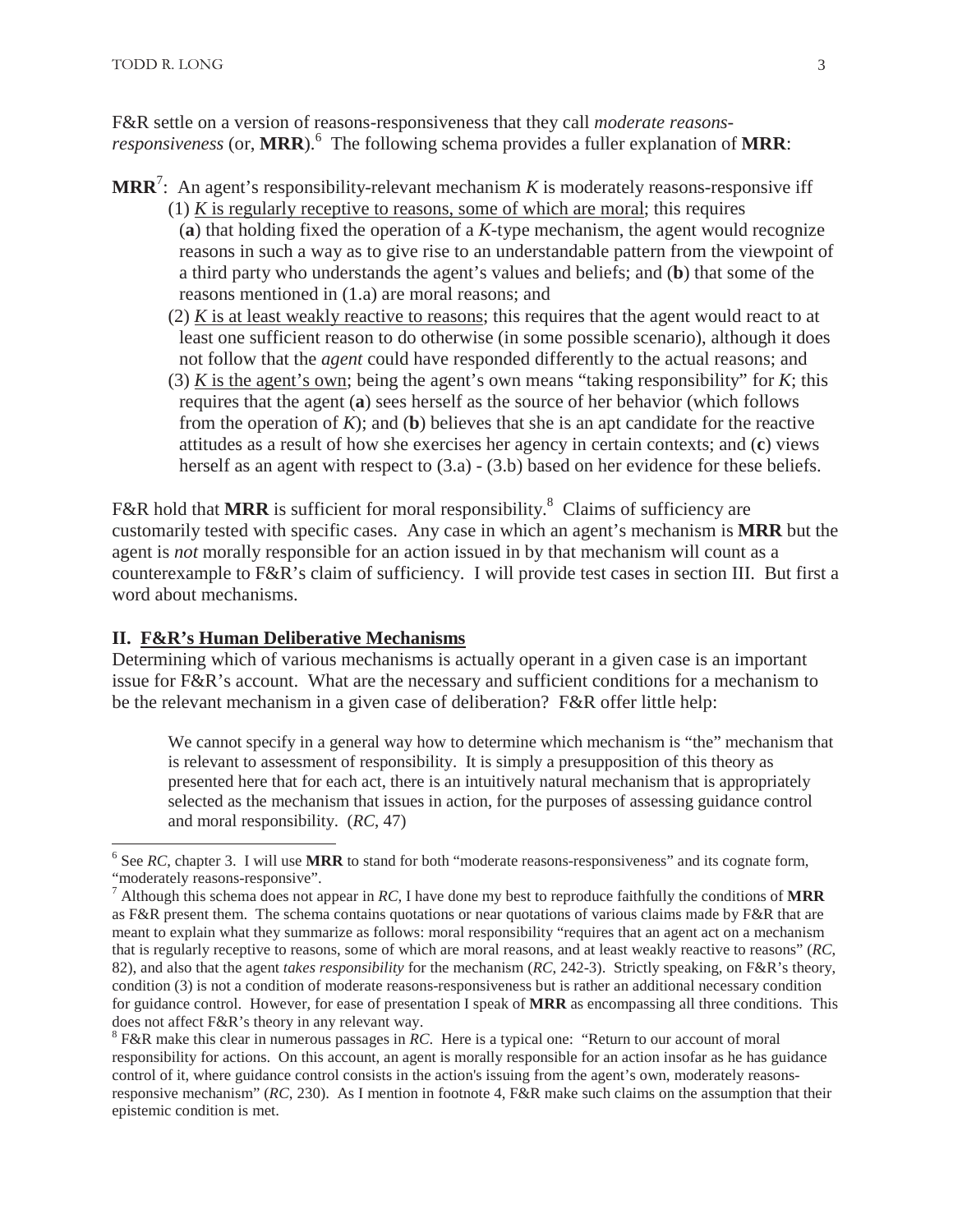$\overline{\phantom{a}}$ 

Nonetheless, F&R provide examples intended to help. One of their examples, which is about a case of direct brain manipulation, is useful for my present project:

 reasons-responsive, this is sufficient to undermine an agent's moral responsibility for action. to explain our intuitive view that certain sorts of direct interventions in the brain are inconsistent Consider, again, our claim that certain sorts of "direct manipulation of the brain" rule out moral responsibility. When the scientists intervene and manipulate the brain in a way which is not Similarly, when forms of subliminal advertising, hypnosis, brainwashing, and so forth yield physical mechanisms that are not reasons-responsive, they rule out moral responsibility. Thus the theory that associates moral responsibility with actual-sequence reasons-responsiveness can help with moral responsibility. (*RC*, 48-49)

Here is the crucial idea that F&R want us to get: any **MRR** mechanism that operates to issue in my actions is always a *different* mechanism from any one that would operate if my brain were monkeyed with to the point that I am no longer morally responsible for my actions. Hence, a brain-implanted mechanism that issues in an action would always constitute a different mechanism from an ordinary practical reasoning mechanism that issues in an action.

So far, so good. However, F&R also think that there is a close connection between the distinction we've just noted and Frankfurt-style examples. Specifically, they hold that the mechanism operant in an actual-sequence case is always to be distinguished from the mechanism operant in an alternative-sequence case. Consider Fischer's discussion of such cases in *The Metaphysics of Free Will* (hereafter, *MFW*):

In a Frankfurt-type case the kind of mechanism that actually operates is reasons-responsive, although the kind of mechanism that would operate in the alternative scenario is not. In the Frankfurt-type case discussed above (in which Jones votes for Clinton on his own and Black does not actually intercede), Jones' action issues from the normal faculty of practical reasoning, which we can reasonably take to be reasons-responsive. But in the alternative scenario, a different kind of mechanism would have operated—one involving direct electronic stimulation of Jones' brain. And this mechanism is not reasons-responsive. Thus, the actual-sequence mechanism can be reasons-responsive, even though the agent is not reasons-responsive. (He couldn't have done otherwise.) . . . Clearly, . . . it is crucial to distinguish between the kind of mechanism that operates in the actual sequence and the kind of mechanism that operates in the alternative sequence (or sequences).<sup>9</sup> (*MFW*, 163)

I want to make two points about Fischer's discussion here. First, let's consider a couple features of this alternative-sequence case: (1) There is brain manipulation that leads to a particular outcome; and (2) The agent would have done otherwise had there been no manipulation. Now, one might think that what underlies our intuition that the agent lacks moral responsibility in such a case is some kind of manipulation principle that addresses those features. As we have seen, F&R hold that a brain-implanted mechanism issuing in an action is a different mechanism from

<sup>&</sup>lt;sup>9</sup> I use Fischer's earlier account here because of the detail. Here is the parallel account by F&R in  $RC:$  "... in a Frankfurt-type case . . . the kind of mechanism that actually operates is reasons-responsive, even though the kind of mechanism that would operate—that is, that does operate in the alternative scenario—is not reasons-responsive. . . . But in the alternative scenario, a different kind of mechanism would have operated—one involving direct electronic stimulation of [the agent's] brain. . . . And this alternative sequence mechanism is not reasons-responsive" (38-9)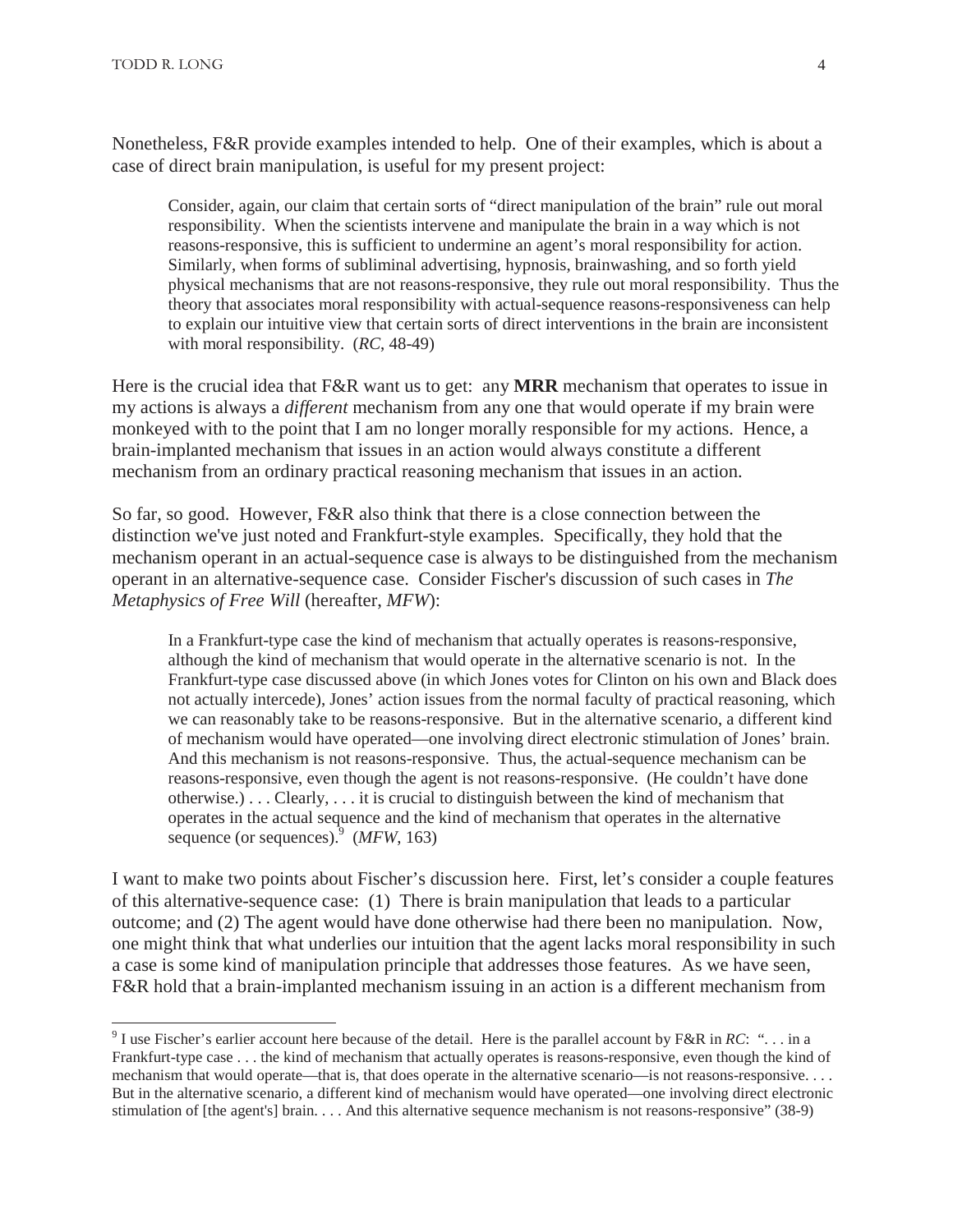an ordinary practical reasoning mechanism. F&R say that this is just intuitively the case, but perhaps we can explain this intuition by drafting a manipulation principle, which addresses the two factors we just noted about alternative-sequence cases:

**MAN**: If a person *S* performs an action *A* at time  $t_n$  only because another agent *B*, acting completely unbeknownst to *S*, has directly manipulated *S*'s brain earlier at  $t_1$  then *S* is not morally responsible for performing *A*. 10

We might think that F&R would happily endorse such a principle, for it helps to explain the intuition that a person is not responsible for an action if her brain has been directly manipulated in a certain way. More specifically, it helps to explain the appealing intuitive view that a person is not morally responsible for performing an action if the action is such that he would have refrained from performing it if his brain had not been directly manipulated by an external source. This is, after all, true of Fischer's Frankfurt-style case, wherein the agent is morally responsible in the actual-sequence but is not morally responsible in the alternative-sequence; and **MAN**  would explain why Fischer concludes the quote above by saying that it is crucial to distinguish the mechanism operant in the actual-sequence case from the mechanism operant in the alternative-sequence case.

 mechanism from the one operant in the actual-sequence case. But since F&R give us so little to example *must* be different from the mechanism that operates in an alternative-sequence of a This leads me to the second point I want to make. Clearly, it is crucial to make this distinction only if it is true that the mechanism operant in the alternative-sequence case is always a different go on concerning what a relevant mechanism is, or how to differentiate mechanisms, I see no reason to think that the mechanism that operates in the actual-sequence of a Frankfurt-type Frankfurt-type example. As I will show in section III, we can tell a Frankfurt-style alternativesequence story in which the mechanism issuing in the action is the very *same* mechanism as the one operating in the actual-sequence case. The basic idea that I will develop there is that the results yielded by the human deliberative mechanism will vary depending on its inputs. It is very plausible to think that differing inputs (e.g. reasons) will yield differing outputs (e.g. actions). And in their latest account, F&R *grant* that their concept of the relevant deliberative mechanism in a given case involves the idea that the same mechanism may operate on a *variety* of inputs:

. . . a mechanism's reacting differently to a sufficient reason to do otherwise in some other possible world shows that the same kind of mechanism can react differently to the *actual* reason to do otherwise. . . .

The picture here is of one kind of mechanism with different "inputs." (*RC*, 73-74)

F&R assume that in any Frankfurt-style example, the mechanism in an actual-sequence story is always a different one from the mechanism in an alternative-sequence story (call this F&R's distinction thesis). But, given that the same mechanism can yield different outputs depending on its inputs, we can conceive an alternative-sequence case as one in which the only difference between it and the actual-sequence case is the inputs—the mechanism remains the same.

<sup>&</sup>lt;sup>10</sup> I thank Tom Senor for calling to my attention, though not necessarily endorsing, a version of MAN.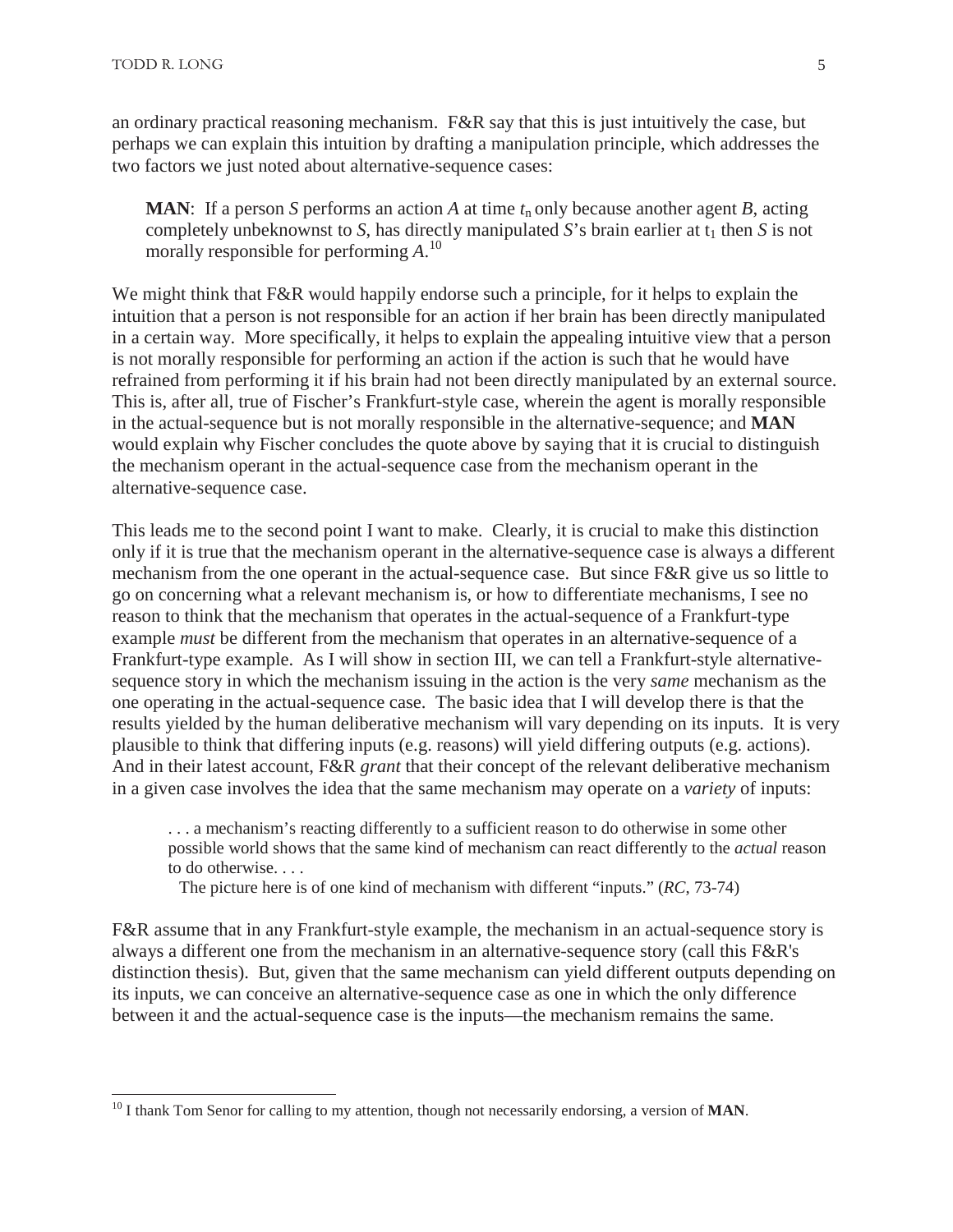falling plaster that strikes a light switch. Here we have two different causes for the light's going In *MFW*, Fischer says very little in support of his claim that the two mechanisms cannot be the same. Fischer suggests only that the mechanisms are different in the two cases because the *causes* are different; but that alone is not a good reason to accept his claim. After all, a light can be turned off by a human hand's flicking a light switch, and the same light can be turned off by out, but we have one and the same mechanism (the light switch). In *RC*, F&R provide no additional reasons for thinking that the two mechanisms cannot be the same; rather, they just appeal to intuition to have us think that they must be different.<sup>11</sup> I contend that, given the dearth of explanation F&R provide about mechanisms, it can be just as intuitive to think that some actual-sequence and alternative-sequence scenarios involve the same, not different, mechanisms.

### **III. The Test Cases**

 $\overline{a}$ 

setup.<sup>12</sup> Here is the basic story: In this section I will develop a basic Frankfurt-style actual-sequence example and then show three possible types of ways to get a different outcome in an alternative-sequence case. We will want to treat these examples as test cases for F&R's thesis that **MRR** is sufficient for moral responsibility, and we will want to find out what light these examples shed on F&R's distinction thesis. The basic story, which takes place in Germany during the 1930s, will involve some

 Schmidt learned from an early age the difference between right and wrong. As he developed, so Schmidt is a high-ranking official in the German government just prior to Hitler's rise to dictatorial power. Having been raised by parents with a deep inner moral sense and resolve, did his moral wisdom. Suffice it to say that Schmidt developed into a man of impeccable moral judgment.

Due to Schmidt's high rank in the German government, he is a member of a secret group that will decide by vote whether or not Hitler is to be given supreme power. Schmidt has known Hitler for many years. The two became friends when each was a budding young politician. During those early years, they shared with each other their dreams and ideas about how to build a better Germany. Schmidt was impressed with both the ingenuity of Hitler's ideas and the deep moral sense that those ideas displayed. From the things that Hitler said to Schmidt during those early years, Schmidt had very good reasons to think that Hitler would be an honest, forthright, and morally upstanding asset to Germany's future. However, several years before the vote is to take place, Schmidt begins to hear disturbing stories about Hitler. From reliable sources, he hears that Hitler has intentions of building up a master race of pure-blooded Aryans, driving non-Aryans out of the country, and perhaps killing those who do not leave. Schmidt develops deep doubts about Hitler's moral character

Schmidt's role in the decision is to cast the deciding vote, should the voting members reach a deadlock. The members do reach a deadlock, so Schmidt is called upon to cast the deciding vote. Schmidt deliberates. Waiting in the wings is Block, a malevolent being with extraordinary causal and predictive powers. Should it become clear to him that Schmidt is going to vote

<sup>&</sup>lt;sup>11</sup> F&R repeatedly say the following sort of thing: "the actual-sequence mechanism is, intuitively, the agent's  $own$ , whereas the alternative-scenario mechanism is *not*" (228).

12 This story is fictional, but it is supposed to express the *character* of the historical Hitler.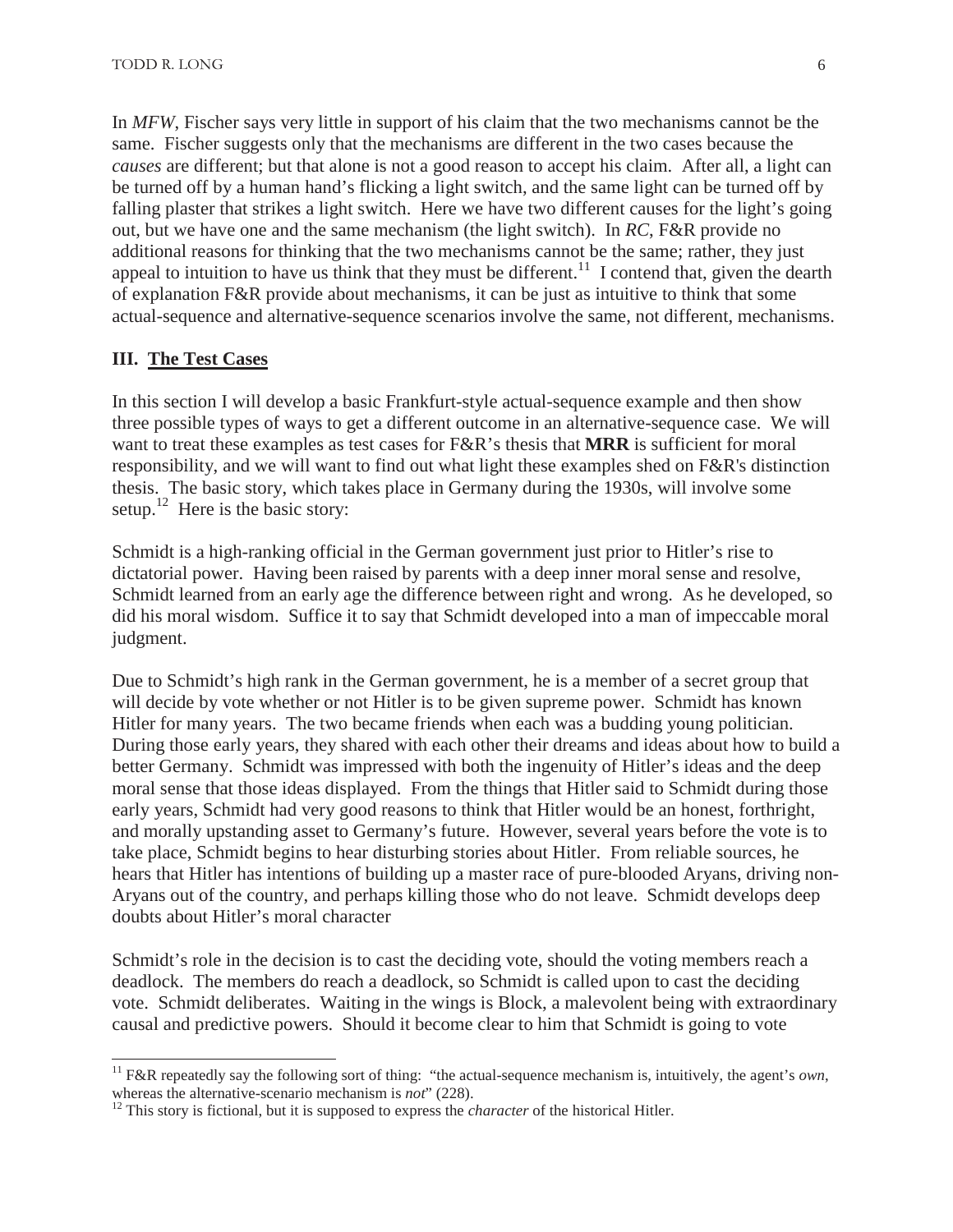against Hitler, Block will take effective steps to ensure that Schmidt votes *for* Hitler. Otherwise, Block will do nothing. So, whatever Schmidt's initial preferences and inclinations, Block will have his way. $13$ 

We can divide the basic possibilities here into two: Schmidt may deliberate and vote for Hitler. Although this would be a surprising outcome given Schmidt's moral character and his serious misgivings about Hitler, this would be a possible case under F&R's account of **MRR**; for F&R want their theory of moral responsibility to be compatible with cases of "weakness of will".<sup>14</sup> Note that in this case, which I will deem the *Block/Schmidt actual-sequence*, Schmidt is both morally responsible and blameworthy.

 following three cases respectively, each of which will be an example of what I will call an The other basic possibility is that Schmidt is such that, were Block not to intervene, he would vote against Hitler.<sup>15</sup> Now let us consider what course of action Block will take, if he believes that Schmidt will vote against Hitler, to ensure that Schmidt acts as Block wants. There may be a multitude of actions that Block could take; however, as far as I can tell, there are only three *types* of action that Block could take. I will apply each of these three possible types in the *alternative-sequence*.

BLOCK/SCHMIDT CASE 1: A minute before Schmidt casts his vote, Block becomes convinced that Schmidt is going to vote *against* Hitler.<sup>16</sup> Block goes into action: rather than monkeying with Schmidt's normal deliberative voting mechanism, Block bypasses it. Block manipulates Schmidt in some way such that Schmidt's voting for Hitler is not related in any way to the reasons that Schmidt has for or against voting for Hitler. We might imagine him doing something directly to Schmidt's nervous system that physically causes him to vote for Hitler.

This is, of course, the kind of action that F&R think would occur should Block believe that he must act; for, in this alternative-sequence case, the mechanism that issues in Schmidt's voting *for* 

<sup>&</sup>lt;sup>13</sup> Readers may note that Schmidt and Block are counterparts to Frankfurt's Jones and Black, respectively. See Frankfurt, p. 162.

<sup>&</sup>lt;sup>14</sup> Condition (2) of MRR allows for cases of "weakness of will". See *RC*, 42-44. In *MFW*, Fischer also wanted his theory to be compatible with cases of "actual irrationality" (166-8), but it is unclear whether F&R maintain this claim in *RC*.<br><sup>15</sup> I put this as I do for two reasons (and I thank Michael McKenna for bringing this issue to my attention): First, I

 (Schmidt, in my cases) *cannot* do otherwise, regardless of the actions of the intervenor (Block, in my cases). So, as these lines, then my cases might be problematic as well. However, I think I avoid problems in this neighborhood by want to avoid the kind of criticism that David Widerker and others have brought against designing Frankfurt-type examples that both grant libertarian free action and rule out alternative possibilities. Such examples would have it that the agent at least *starts to choose* before the intervenor intervenes. The concern is that if some kind of nondetermined act is allowed in the setup of a Frankfurt-type example, then there is no reason to think that the agent I characterize my cases, I don't assume libertarian free action on the part of Schmidt. This leads to my second point: F&R do not assume libertarian free action on the part of agents in Frankfurt-type examples either. Their view is that such examples show that alternative possibilities are not required for moral responsibility even if determinism is true. My goal is to follow their lead to see where it gets us. If it turns out that there is some general problem along setting up the cases as I do; for, all I need is for it to be the case that every possible world in which Schmidt does not do what Block wants is a world in which Block intervenes. I need not tell a story about how Block does this. If someone demanded such a story, then it seems to me that luck on Block's part could account for it.

<sup>&</sup>lt;sup>16</sup> Although in all three of my alternative-sequence stories Block goes into action one minute before he thinks Schmidt will cast his vote, nothing significant turns on Block's timing.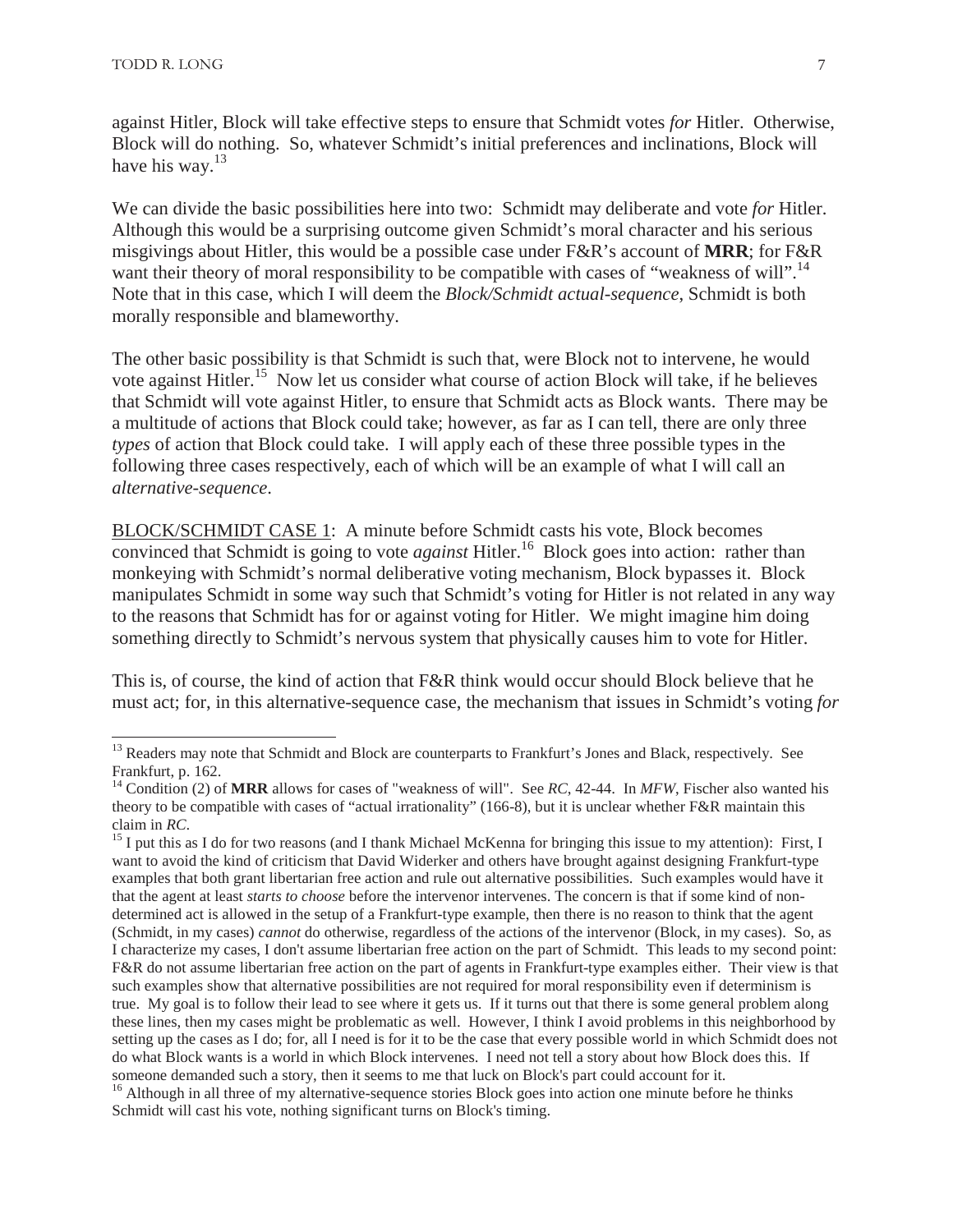$\overline{\phantom{a}}$ 

 Schmidt's voting *against* Hitler. In the actual-sequence, Schmidt's action is issued in by a Hitler (i.e., the one that Block uses) is a *different* mechanism than the one that would issue in deliberative voting mechanism that is **MRR**. But in this alternative-sequence, Schmidt's action is ushered in by a different mechanism, a mechanism that has nothing to do with reasonsresponsiveness. As F&R say, we would hold Schmidt neither morally responsible nor blameworthy for his voting for Hitler in this case. Furthermore, note that F&R are committed to thinking that this is the *only* kind of action that could occur if Block should intervene; for, as we saw earlier, F&R's view is that we cannot hold Schmidt morally responsible in this case precisely because the mechanism that operates is not the same as the one at play in the actualsequence (which Schmidt *has* taken responsibility for).<sup>17</sup> However, I see no reason to think that this type of action is the only possible way for Block to accomplish his work. Cases 2 and 3 demonstrate other types of action that could get the job done.

 new inputs come in the form of *reasons* for voting for Hitler. Block directly feeds into which reasons will ensure that Schmidt's deliberative voting mechanism yields a vote for Hitler, BLOCK/SCHMIDT CASE 2: A minute before Schmidt casts his vote, Block becomes convinced that Schmidt is going to vote against Hitler. Block goes into action: he *adds* new inputs into the *very same* mechanism that is operant in the actual-sequence. Suppose that these Schmidt's deliberative voting mechanism enough reasons, or reasons powerful enough, to ensure that Schmidt will vote for Hitler. Because Block has extraordinary predictive powers, he knows and Block provides those reasons as inputs for Schmidt's deliberative voting mechanism.<sup>18</sup>

I have two things to discuss about this case. First, note that F&R do *not* consider this case as a possible way for Block to accomplish his desire. Their emphatic claim, that whenever there is intervention (in an alternative-sequence) the mechanism is a different one from the mechanism that would have been employed had there been no intervention, commits them to thinking that this case is impossible. However, I do not see that this case is any less possible than the one that they prefer. Second, this situation prompts the key question: Is Schmidt morally responsible for voting for Hitler? According to F&R's account of **MRR**, the answer is "yes", for Schmidt deliberates appropriately in this alternative-sequence case; that is, as he comes to make his decision, Schmidt's deliberative mechanism is regularly receptive to reasons, weakly reactive to reasons, and the mechanism is his own. In short, Schmidt meets all the conditions of **MRR**. Moreover, the deliberative voting mechanism that Schmidt employs is the same mechanism as the one operant in the actual-sequence—*that* mechanism can yield varying outcomes in response to different reasons. So, despite Block's intervention, Schmidt is morally responsible.

Now, one might worry about whether Schmidt is, in fact, morally responsible in CASE 2. We may assume that, had Block not intervened, Schmidt would have voted *against*  Hitler. Even though Schmidt chooses via his own deliberative voting mechanism, something seems wrong about saying that he is morally responsible for voting for Hitler. After all, we might think, if Block hadn't monkeyed with the inputs (reasons) that Schmidt had on his own,

 scientists implant a mechanism that is itself **MRR**, which issues in an action. Although this example is closer to my <sup>17</sup> F&R also consider a case in which scientists don't directly cause the implantee to perform an action but rather the CASEs 2 and 3, it is still a CASE 1-type in virtue of the fact that the mechanism itself is implanted.

<sup>&</sup>lt;sup>18</sup> Of course, in order to avoid psychic shock or noticeable incongruence, Block may have to inject more than *thoughts* into Schmidt's deliberative voting mechanism. I just intend the story to be one in which Block adds in addition to reasons whatever is minimally necessary to ensure a vote for Hitler.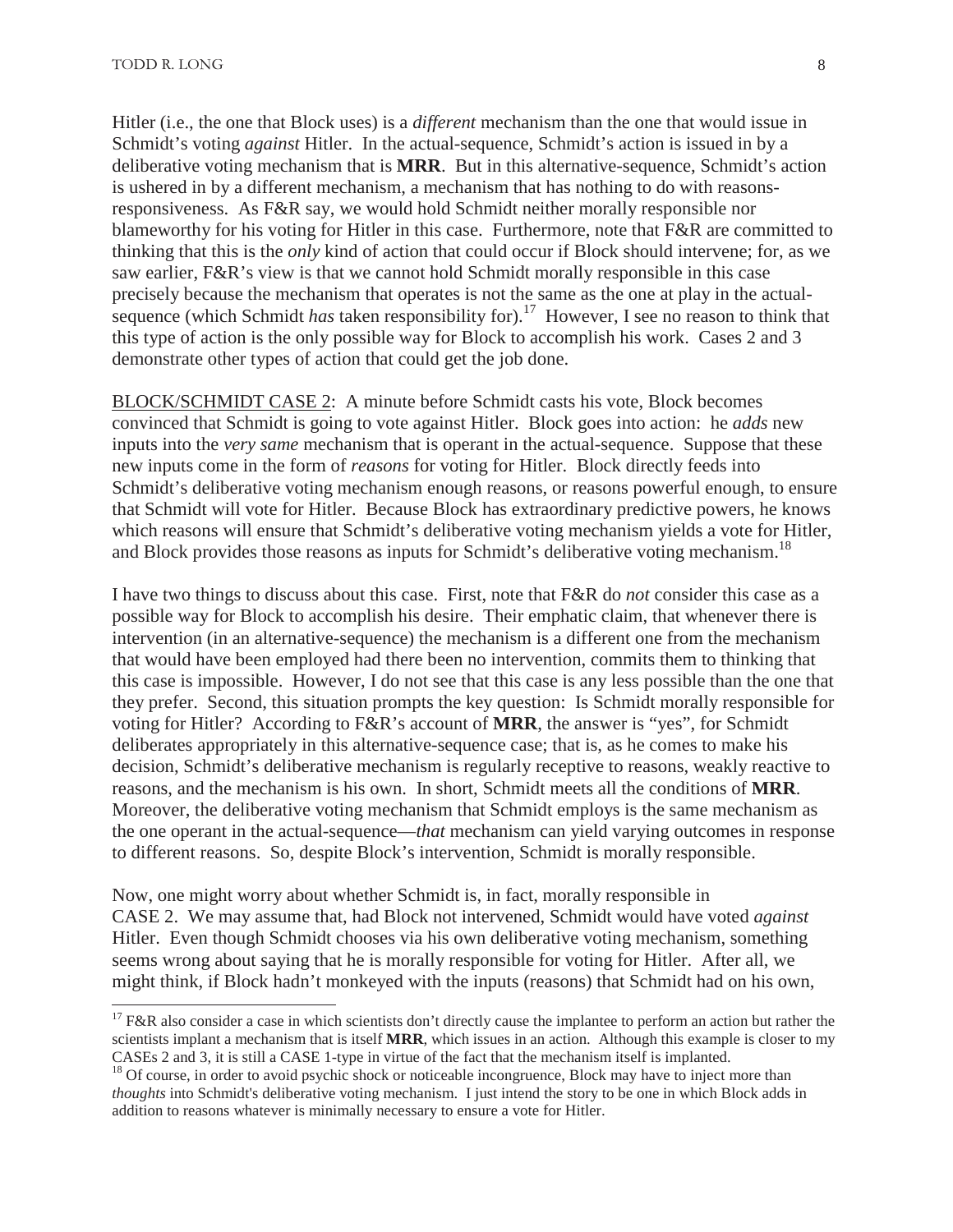Schmidt would have voted against Hitler. Let's pause to consider why we might be inclined to against Hitler. It is these facts that drive the intuitive sense that Schmidt is not morally think that Schmidt is not morally responsible in this case. I think it is because we are inclined to think that our principle **MAN** (above) is true: according to **MAN**, Schmidt is *not* morally responsible, since unbeknownst to Schmidt, Block manipulated Schmidt's brain a moment before Schmidt acts; and had Block not manipulated Schmidt's brain, Schmidt would have voted responsible.19 It seems that Block's action goes so far as to amount to the manipulation we had in CASE 1, even if the manipulation here occurs in a different way than it did in CASE 1. So CASE 2 appears to be a counterexample to F&R's claim that **MRR** is sufficient for moral responsibility.

on as he deliberates are reasons to vote for Hitler. BLOCK/SCHMIDT CASE 3: A minute before Schmidt casts his vote, Block becomes convinced that Schmidt is going to vote against Hitler. Block goes into action: he *removes*  inputs from the *very same* mechanism in Schmidt that would have operated if Block had not intervened.<sup>20</sup> The inputs that Block removes from Schmidt's deliberative voting mechanism are Schmidt's own *reasons* for voting against Hitler. Block knows which reasons to remove in order to ensure that Schmidt's deliberative voting mechanism yields a vote for Hitler. Suppose that these reasons are in the form of Schmidt's negative memories of Hitler during the last few years (the ones that point to Hitler's diabolical intentions). The idea is that Block removes only the relevant memories—he does not remove whatever counts as the deliberative mechanism.<sup>21</sup> So, when Schmidt deliberates during that moment before he casts his vote, the only memories he has of Hitler are from the early days when Hitler seemed to be a thoroughly good chap (perhaps Block would also leave in Schmidt's brain morally neutral memories involving Schmidt's associating with Hitler during the past few years). Thus, the only reasons that Schmidt has to go

Is Schmidt morally responsible for voting for Hitler in this case? According to F&R's account of **MRR**, the answer is "yes", for in coming to make his decision, Schmidt's mechanism meets all the conditions of **MRR**. Moreover, the very same deliberative voting mechanism is operant in this case as it is in the actual-sequence. *That* mechanism can yield varying outcomes in response to different reasons. Schmidt exhibits guidance control in that the mechanism that actually issues in his action is **MRR**. So, F&R are committed to thinking that Schmidt is morally responsible, despite Block's intervention.

Nevertheless, it may seem that Schmidt is not morally responsible in this case. Although it is true that Schmidt's mechanism is **MRR**, it seems plausible to suppose that Block has deprived Schmidt of some of his own reasons in such a way that he is not morally responsible for voting for Hitler.<sup>22</sup> Moreover, note that if we are inclined to think that Schmidt is not morally

 $\overline{a}$ 

<sup>&</sup>lt;sup>19</sup> I am claiming neither that F&R explicitly endorse MAN nor that they are committed to it; rather, the point of **MAN** is to provide something other than mere intuition to explain why it may seem to us that Schmidt is not morally responsible in this case.<br><sup>20</sup> This possibility was suggested to me by Allen Plug in conversation.

<sup>&</sup>lt;sup>20</sup> This possibility was suggested to me by Allen Plug in conversation.<br><sup>21</sup> Block may, of course, have to remove more than just some of Schmidt's memories in order to avoid psychic weirdness in Schmidt, but the story is just that Schmidt removes whatever in addition to the relevant memories is minimally necessary in order to ensure a vote for Hitler.

 amnesia case might. Consider Chuck, who has lost all memories of the last five years. Chuck has been married for  $^{22}$  In order to motivate the worry that Schmidt is not morally responsible in this case, consider that it works as an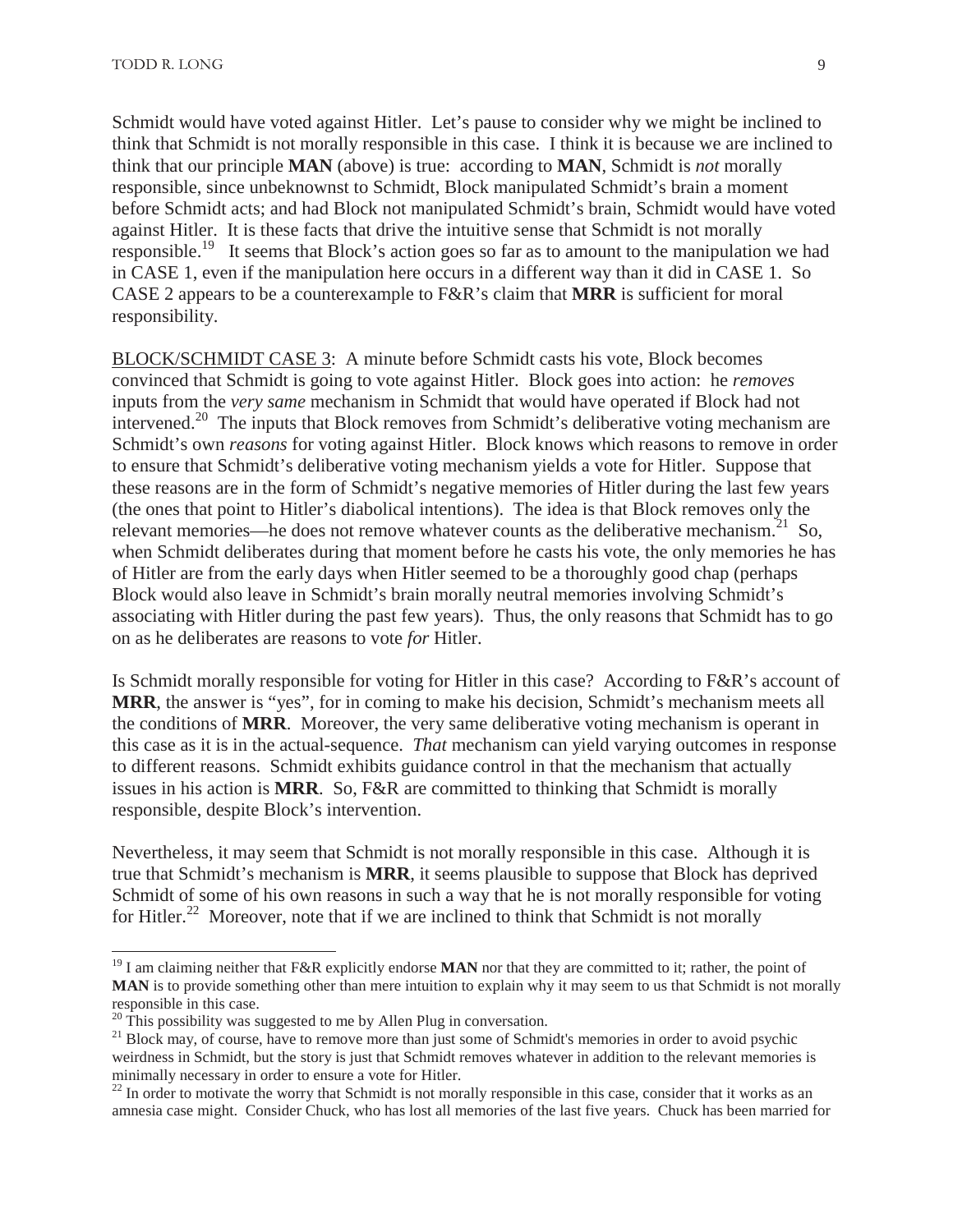responsible in this case, it is because we think that **MAN** (or something very much like it) is true. On **MAN**, Schmidt is not morally responsible, since he was not aware of Block's manipulation a moment before Schmidt acted, and he wouldn't have acted as he did if Block hadn't intervened.

## **IV. The Options for Fischer and Ravizza**

What resources do F&R have to deal with these last two test cases? The answer will depend on whether they concede them to be counterexamples. If they do, then I doubt that they can fix their theory without denying that **MRR** is sufficient for moral responsibility. Here's why: the only way around my counterexamples seems to involve construing the relevant deliberative mechanism broadly enough that it includes the inputs (i.e., the reasons) as part of the mechanism. On this construal, F&R would be entitled to conclude that Schmidt is not morally responsible in CASEs  $2 \& 3$ , because Schmidt has not taken responsibility for a mechanism that includes inputs that Block has either directly added or excised. This reply may seem promising, but it turns out to be deadly to their theory; for F&R want a *general* account that allows us to discern when an agent is morally responsible. Thus, what they need are mechanisms that are able to yield varying outputs (actions) depending on the inputs (reasons). But, on the present proposal, which has it that the mechanism *includes* the inputs, what we get in each case is an invariant mechanism. But if each mechanism is invariant, then we don't have what is needed for a general theory. To their credit, F&R maintain that the mechanisms they are talking about can, in fact, deliver varying outputs in response to various reasons. However, this claim opens them to the kinds of counterexamples that I raise. Here is a more general point: no matter how broadly one tries to construe the mechanism (i.e., no matter how many inputs are included as part of the relevant mechanism), one must allow for inputs that are *not* included in the mechanism. We can then develop a counterexample that will exploit those non-included inputs. Hence, if they accept CASEs 2 & 3 as counterexamples, then I cannot think of any way to save their theory without dropping the claim that **MRR** is sufficient for guidance control, and thus for moral responsibility. So, one option in dealing with my counterexamples is for F&R to affirm **MAN**  (or something like it) and add conditions to **MRR** so that the theory gets the cases right.

However, F&R need not accept my cases as actual counterexamples. They have another solution open to them that will save their theory. Here is the alternative solution: my cases are not

 five years, and his wedding anniversary was yesterday. Although Chuck knows the woman who is his wife (for he remembers having dated her), he did not know—indeed, could not have known—that yesterday was his wedding anniversary. So Chuck not only failed to buy his wife anything for their wedding anniversary, but he also failed to acknowledge their wedding anniversary at all. Assuming that Chuck had not been told earlier about his impending wedding anniversary, it seems clear that no one, not even Chuck's wife, ought to hold him responsible for not doing relevant mechanism is **MRR**, we might think that he is not morally responsible for his lack of appropriate here is that he is in no way responsible for the loss of those reasons, and so he is not morally responsible for failing argue in the main text, Chuck may be morally responsible for whatever actions he does perform, so long as he acts in an appropriate reasons-responsive way; just note that if he murdered his wife, he would be morally responsible. failing to do anything special for his wedding anniversary. something special for his wife on their wedding anniversary (even if she is a bit disappointed). Although Chuck's celebratory action, precisely because his amnesia has deprived him of the use of reasons that he once had. The idea to act appropriately. Compare CASE 3 to the reasoning in Chuck's case: Schmidt is in no way responsible for the loss of his reasons to vote against Hitler, and so he is not morally responsible for voting for Hitler. However, as I So long as we are careful to distinguish moral responsibility from praiseworthiness and blameworthiness, we should have no trouble seeing that Chuck is morally responsible for his actions, even though he is not blameworthy for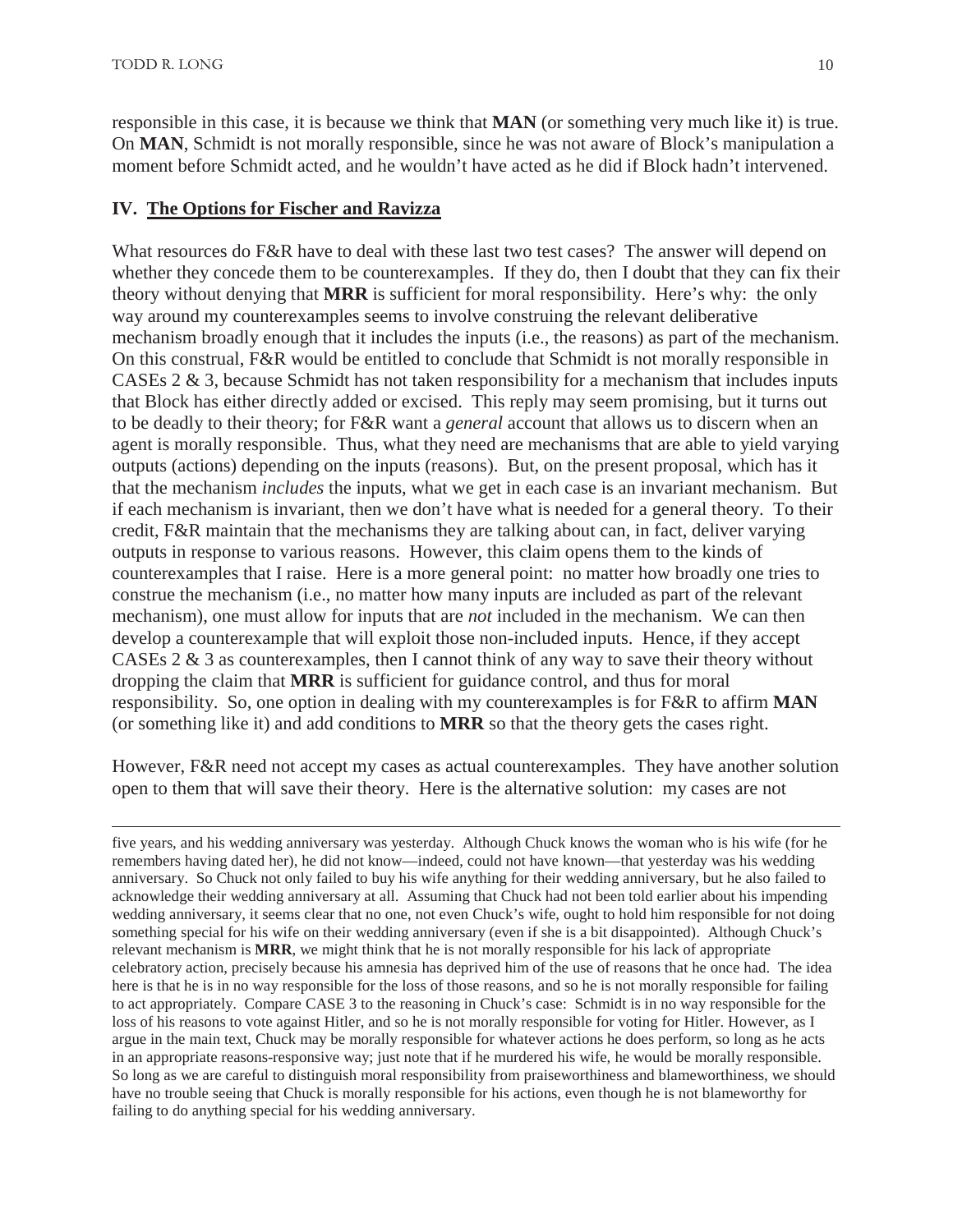with his reasons. Given his reasons, it would have been irrational for him to vote against Hitler. counterexamples at all; Schmidt *is* morally responsible in CASEs 2 & 3, but he is not blameworthy. Although it is unfortunate that Schmidt's action put Hitler in a position to carry out his horrible, unspeakable acts, and although we may assume for the sake of the thought experiments that had Schmidt voted against Hitler, Hitler would not have carried out his reign of terror, nonetheless in each of the two cases Schmidt did the best he could given the reasons he had. Assuming that he had no special reason to doubt his own faculties, it is clear that in each case Schmidt had very good reasons to vote for Hitler. Moreover, Schmidt voted in consonance These facts show that Schmidt is morally responsible for his actions.

 There is the kind of case in which Block intervenes in such a way that Schmidt is not morally manipulate in a way that does not eliminate moral responsibility. Now, I suppose that everyone actions in each of those cases. The key point I have made is that the manipulative intervention So where do these considerations leave F&R? Either they can accept my examples as counterexamples, in which case they will need to go back to the drawing board in order to hash out the missing necessary condition(s) of **MRR**, or they can deny that my examples are counterexamples. If the latter, they will need to acknowledge a false assumption they seem to be under about Frankfurt style-cases. To make this point perspicuous, I want to draw out what I take my discussion to have shown about Frankfurt-style cases. The fundamental thing that Frankfurt designed these cases to show is that one can be morally responsible even if one couldn't have done otherwise. But the alternative-sequence cases are diverse. Using my characters as examples, the leading idea of an alternative-sequence case is that every possible world where Schmidt on his own does not do the thing that Block wants is a world where Block intervenes such that Schmidt does what Block wants. I have shown that we can divide the alternative-sequence cases into two subcategories, one of which nobody seems to have noticed. responsible for his action—that is, the case in which Block does something to Schmidt that physically (or otherwise) directly causes Schmidt to vote for Hitler. This is the kind of case that F&R and others have countenanced. The other kind of case is one in which Block intervenes to bring it about that Schmidt does what Block wants, but the intervention is such that Schmidt does not lack moral responsibility for his action. My examples show not only that Block can manipulate in a way that eliminates moral responsibility, but they also show that Block can will agree that Block could have successfully manipulated Schmidt by more ordinary means—by providing him with efficacious newspapers, flyers, and other documents, or by arranging a largeenough bribe, or by some other means—and Schmidt would be morally responsible for his that does not eliminate moral responsibility can be more severe than we might have thought. We are now in a position to state what I said above is a false assumption by F&R. They seem to assume that in all alternative-sequence cases, the intervenor's manipulation eliminates moral responsibility on the part of the agent. My examples show that this assumption is false.

 there is little to recommend it. Consider BLOCK/SCHMIDT CASEs 2 & 3. In each case, not There is another lesson to be drawn from my examples, which involve manipulation that does not rule out moral responsibility. This kind of manipulation can be so severe that it clashes with an intuition that many people have. That intuition is the driving force behind **MAN**, which says that if an agent is unknowingly manipulated in such a way that she performs an action that she wouldn't have performed had there been no manipulation, then she is not morally responsible for her action. Despite the fact that **MAN** may seem intuitively right, further reflection reveals that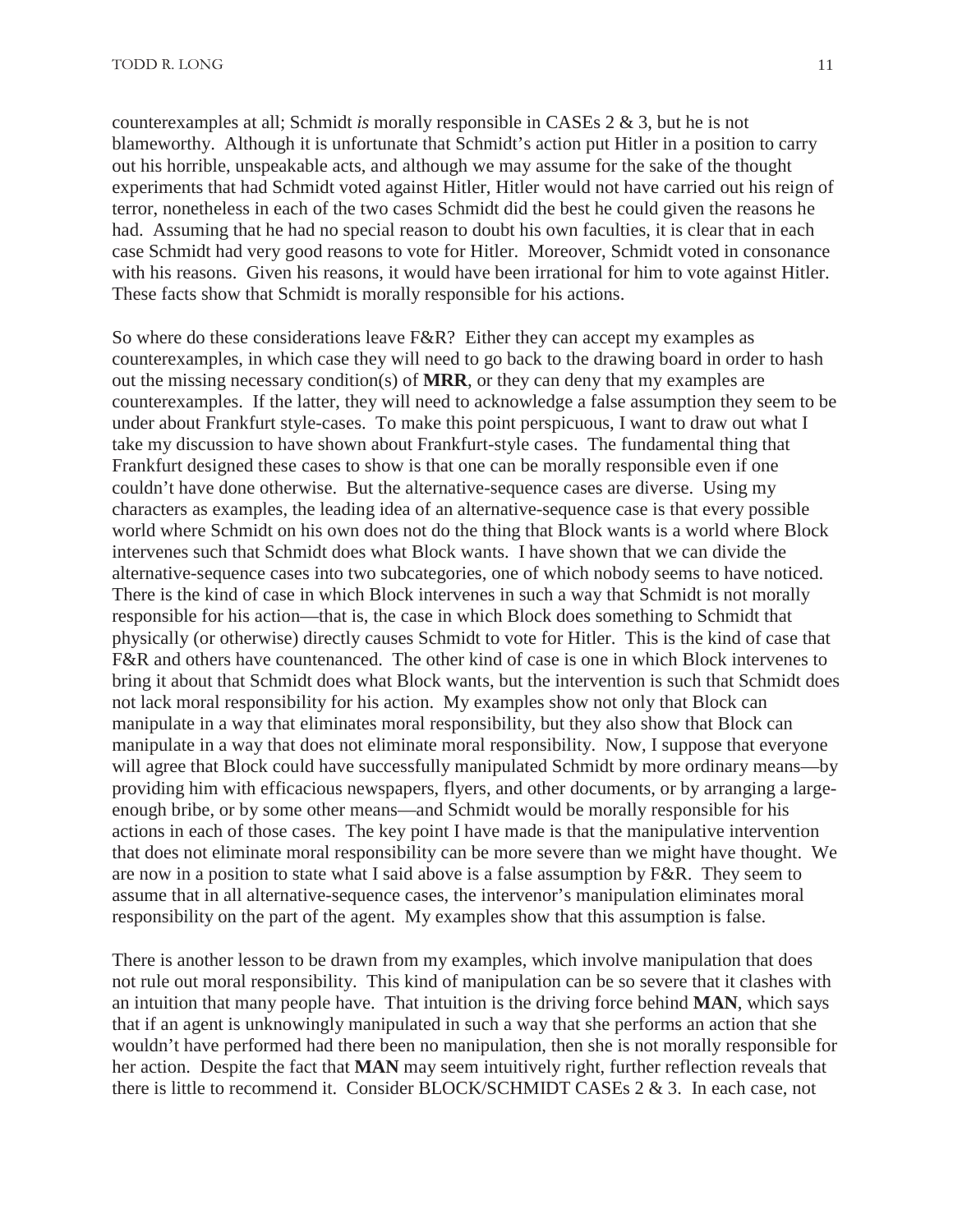Schmidt *did* perform an action at time  $t_n$  only because another agent, acting completely only did Schmidt meet the conditions of **MRR**, but he also intuitively did the morally responsible thing, given the evidence he had to go on. And if we knew the relevant facts about each case, we might even praise him for his action, even as we deeply regret or deplore the trick Block played on him and the consequences that followed. This shows that **MAN** is false, for unbeknownst to Schmidt, directly manipulated Schmidt's brain earlier at *t*1; and yet Schmidt *is*  morally responsible for voting for Hitler, since he acted in consonance with his reasons in an appropriate way. The moral is that we are morally responsible for our actions when they are consonant with our reasons in an appropriate way (perhaps, when **MRR** is satisfied), but whether we are praiseworthy or blameworthy for our actions depends upon additional facts about the cases. Counterexamples to **MAN** are plentiful. Although the intuition behind **MAN** may be appealing, it does not survive scrutiny.

After doing this ground clearing, we are in a position to see that F&R's theory *does* get the cases right. It implies that when the deliberative process as a *whole* is directly manipulated the agent is not morally responsible for actions issued in by that process. This is exactly right. The problem is in F&R's assumption about how their theory applies to Frankfurt-style examples; for it does not, nor need not, imply that all alternative-sequence cases eliminate moral responsibility on the part of the agent.

### **V. Trouble with Intuitions**

 $\overline{a}$ 

 means (news reports, personal testimony, etc.). What is the relevant difference between However, Fischer himself has responded to my examples by saying that intuitively Schmidt is not morally responsible in CASEs  $2 \& 3$ . Fischer infers from this intuition that the manipulation of the inputs makes the mechanism in those cases a different mechanism from the one operant in the actual-sequence case.<sup>23</sup> I find this response disappointing, for Fischer concedes that he has no principled way to distinguish the mechanisms in question. If **MRR** really is sufficient for guidance control, and thus for moral responsibility, as F&R claim that it is, then an objection to my examples stands a chance only if we have reason to doubt that Schmidt meets the third condition of **MRR**. However, I think it is clear that Schmidt can easily meet that condition. In my examples I suppose that Schmidt (a) sees himself as the source of his behavior, which follows from the operation of the relevant mechanism, that Schmidt (b) believes that he is an apt candidate for the reactive attitudes (in the manner F&R specify), and that Schmidt (c) views himself as an agent based on his evidence for (a) and (b). Nothing about Block's manipulation prevents Schmidt from meeting those conditions. To think that Schmidt fails to satisfy those conditions is to suppose that Schmidt would have to be responsible both for his prior evidence (or beliefs) and for the way in which he acquired that evidence (or those beliefs). But, surely this is to add too much to the notion of taking responsibility. Evidence (and reasons) supporting beliefs come to us from various directions and in many different ways. Some of it we are quite aware of, and some of it we are less aware of. Earlier I mentioned that nobody would balk at the suggestion that Schmidt could have been convinced to vote for Hitler by more ordinary external manipulating the inputs in those ways and manipulating the inputs directly?

 $^{23}$  Fischer made these claims during the question-and-answer session of my presentation of a version of this paper at the Inland Northwest Philosophy Conference on Freedom and Determinism, University of Idaho, April 2001.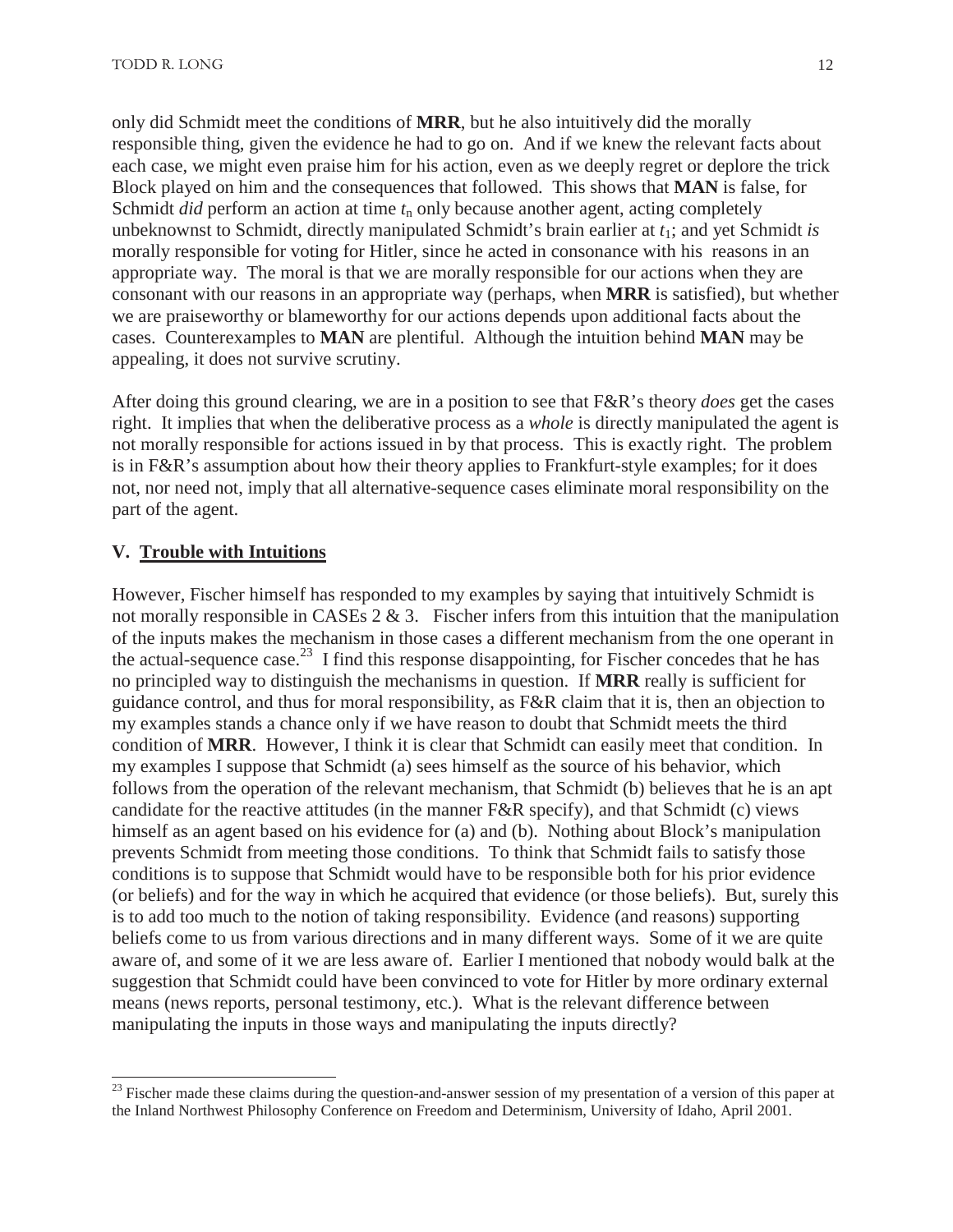morally responsible for her voting? If you are inclined to answer "yes", then you owe us an Consider a case in which a group of conniving folk manipulate the inputs of someone's deliberative mechanism by affecting the information that person gets. Suppose a group of Young Republicans who work at a news press manipulate the inputs that Karen's deliberative voting mechanism receives by changing the text of Karen's newspaper every time something good is said in print about a Democratic candidate. Would this prevent Karen from being explanation of why *any* of us are morally responsible for our acts of voting. After all, very few of us control the political reports or the political opinions that are propounded in our newspapers and other media; thus, most of us do not control the inputs our deliberative voting mechanisms receive. You can bet your bottom dollar that much of the political talk in newspapers is written with the intent of manipulating us to vote the way the authors want us to vote. On what basis should we judge ourselves as morally responsible for our voting but deny moral responsibility of Karen? My point is even more convincing when we turn our attention to advertising. The very livelihoods of advertisers depend on their ability to manipulate us into buying whatever marketers are selling. Advertising is a sneaky, subtle business, but are we to suppose that most of us are not morally responsible for our purchases? Despite the cunning powers of advertisers, surely most of us are not helpless victims of manipulation. Likewise for Schmidt in CASEs  $2 \&$ 3; he was no helpless victim. No one caused him to act by bypassing his deliberative voting mechanism. Schmidt actually weighed reasons in a regularly reasons-responsive way, and his deliberative voting mechanism was weakly reactive to reasons; moreover, that mechanism, which we may assume Schmidt used many times before, was one that he had clearly taken responsibility for. So, according to **MRR**, Schmidt is morally responsible in CASEs 2 & 3.

F&R want their theory to capture our intuitions about moral responsibility. I grant that judging inclined to hang my case on any claim about how many people have a particular intuition. Hitler, although he is not blameworthy. If you are still unconvinced, suppose that Schmidt walked into the voting room and murdered the officials who voted against Hitler. I think that we Schmidt to be morally responsible strains the prereflective intuition that some people might have about the cases. However, it is fairly common for us to find that our prereflective intuitions about a matter are wrong, after reflection on the details; and, I have found that, after reflection, many people (philosophers and non-philosophers) judge the cases as I do. Even so, I am not Instead, I put forward the following evidence for your consideration: (1) F&R want variant mechanisms; that is, they want any **MRR** mechanism to be able to operate on a variety of inputs and to produce a variety of outputs; and (2) F&R explicitly distinguish between moral responsibility, on the one hand, and praiseworthiness and blameworthiness, on the other. Consideration of (1) reveals that it will not do to build all the inputs into an **MRR** mechanism, but the only way to make sense of Fischer's response to my examples is to think that Schmidt would have to be responsible for his input acquisition as well as for the mechanism itself. This amounts to building the inputs into the mechanism. Consideration of (2) reveals that F&R have the resources for their theory to get the cases right. Schmidt *is* morally responsible for voting for would all judge him to be morally responsible for the murders, even if we knew every detail about Block's manipulation. But, then, what principled reason is there to deny moral responsibility of Schmidt for his voting?

 given that they explicitly distinguish between moral responsibility and praiseworthiness and In summary, given that F&R explicitly distinguish between any **MRR** mechanism and its inputs,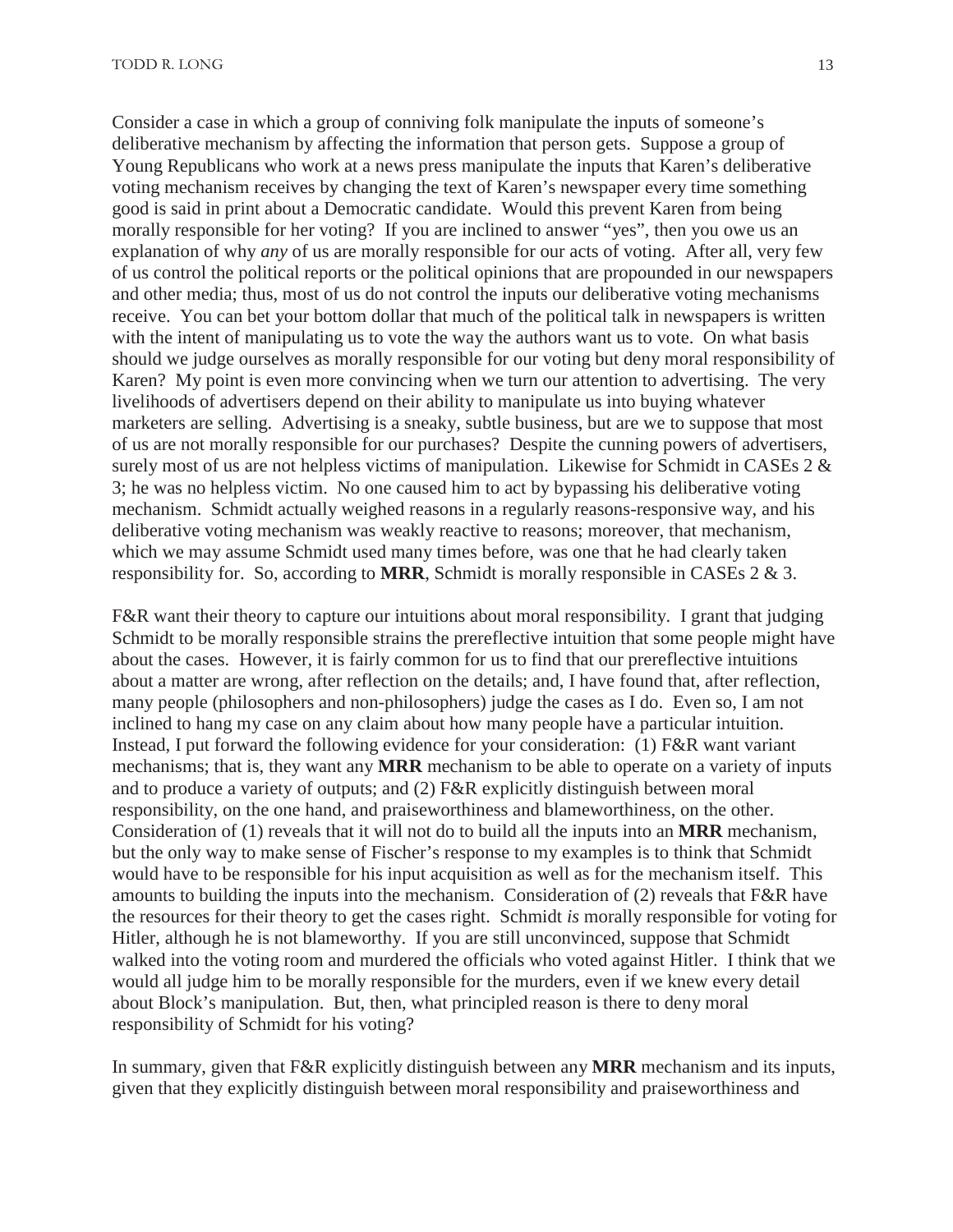blameworthiness, and given that they have no principled reason to judge Schmidt not to be morally responsible in CASEs  $2 \& 3$ , I think it is clearly more reasonable to judge Schmidt as morally responsible in those cases; furthermore, I think that this judgment is correct.

## **VI. Conclusion**

 $\overline{a}$ 

F&R are aware that, in failing to provide effective differentiation parameters for mechanisms, they open their theory to philosophical worries:

 Clearly, on the approach to moral responsibility we have begun to sketch, it is crucial to not have any general way of specifying when two kinds of mechanisms are the same. This is a potential problem for our approach; it will have to be considered carefully by the reader. (*RC* 40) distinguish between the kind of mechanism that operates in the actual sequence and the kind of mechanism that operates in the alternative sequence (or sequences). We must confess that we do

 solution requires F&R to give something up: either they must give up the claim that **MRR** is After carefully considering the point, I conclude that BLOCK/SCHMIDT CASEs 2 & 3 reveal an *actual* problem for F&R's characterization of their theory with respect to Frankfurt-style examples. As I have shown, there may be no distinction between the mechanism that operates in the actual sequence and the mechanism that operates in the alternative sequence (or sequences). The problem, however, is not insurmountable, although my examples show that a reasonable sufficient for moral responsibility, or they must give up their claim that **MRR** explains why all Frankfurt-style alternative-sequence cases yield agents who are not morally responsible for their actions. As I have shown, alternative-sequence cases need not yield agents who lack moral responsibility for their actions. **MRR** *does* rule out moral responsibility when manipulation is pervasive across the whole deliberative process, but it does not rule out moral responsibility when manipulation touches only the *inputs* to the deliberative process (even though the manipulation may be so severe that it conflicts with **MAN**). Since I think there is something right about connecting moral responsibility to reasons-responsiveness, I think it best to take the second horn of the disjunction. Not only is this solution plausible, but it also keeps F&R's theory of moral responsibility intact. $^{24}$ 

> Todd R. Long, *California Polytechnic State University*

 Fischer, Tom Senor, Michael McKenna, Joseph Keim-Campbell, Allen Plug, Greg Wheeler, Tony Roark, Ken Himma, and an anonymous referee for this volume, as well as participants in the Rochester Philosophy Society <sup>24</sup> Special thanks to Rich Feldman for many fruitful discussions about this paper. Thanks also to John Martin (2000), the  $52<sup>nd</sup>$  Northwest Conference on Philosophy (2000), the American Catholic Philosophical Association— Western New York (2000), the Society of Christian Philosophers—Eastern Region (2001), the Philosophy Writing Seminar at the University of Rochester (2001), and the Inland Northwest Philosophy Conference on Freedom and Determinism (2001), for helpful comments on this paper.